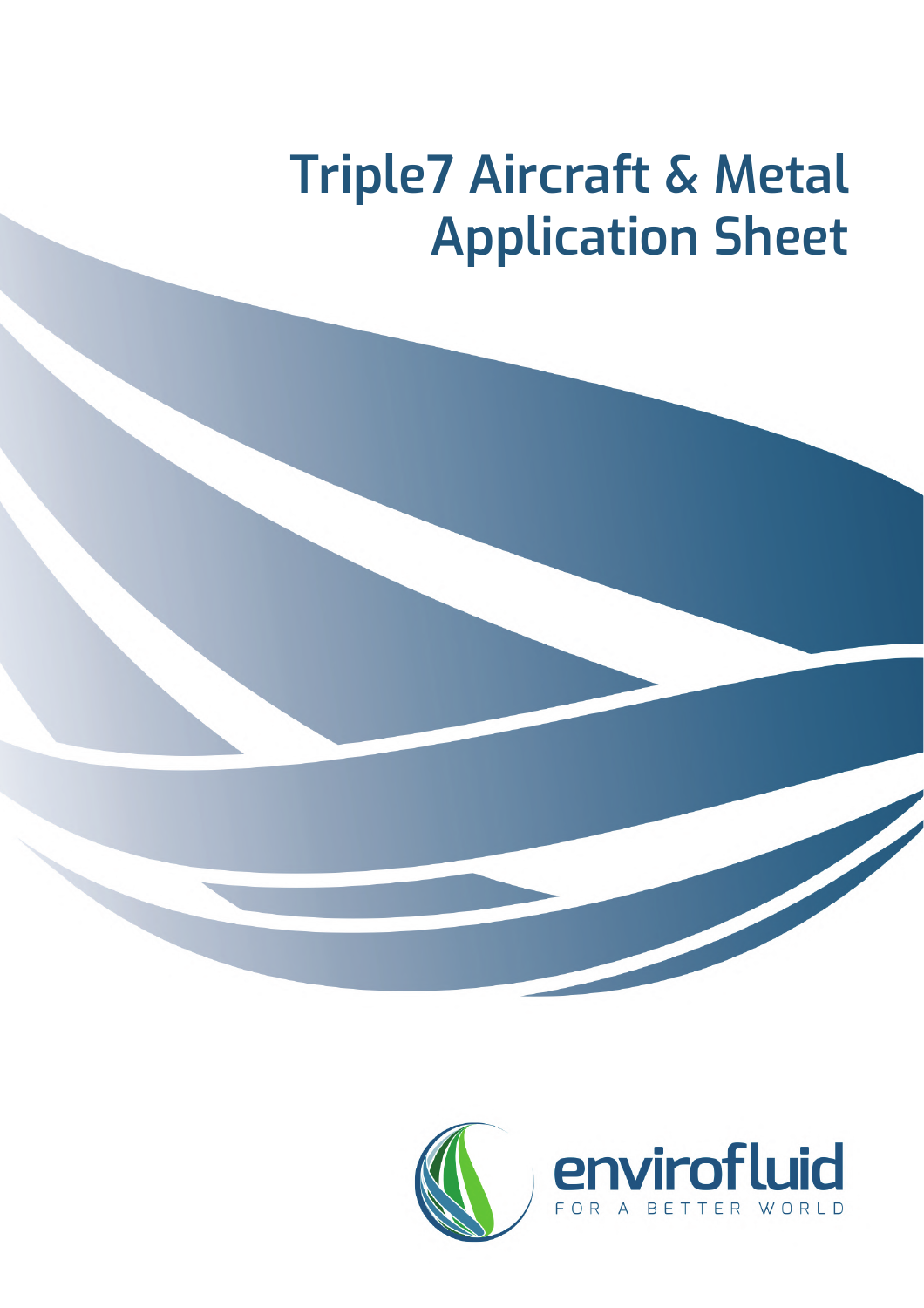



# **AIRCRAFT & METAL**

## **BIO-BASED AIRCRAFT EXTERIOR & SOFT METAL CLEANER**

**Triple7 Aircraft & Metal cleaner is a powerful** non-toxic, general purpose organic cleaner and degreaser used for exterior aircraft washing, aerospace parts manufacturing, and any manufacturing process to clean aluminium or similar soft metals prone to tarnish or oxidation.

Triple7 Aircraft & Metal is water-soluble and will not harm metals, acrylics, rubber, vinyl, glass, fabrics, paint, or other finishes and surfaces that are compatible with water. The product will not react harmfully with other cleaning or solvenating chemicals.

The product is a low to moderate sudsing, highly concentrated surfactant cleaner and degreaser that is used in the most difficult cleaning solutions for the removal of all hydrocarbons soils including petroleum derivatives, fats, oils, and greases.

Triple7 Aircraft & Metal is non-toxic, non-hazardous, non-flammable and readily biodegradable. The product does not clean by reacting with cleaning surfaces but simply causes long chain hydrocarbon soils such as JA or JP fuels, cutting or other lubricants, and other airborne soils to repel from the surface and release into a water rinse stream. While various factors such as solution strength, surface temperature, available agitation, and dwell time each contribute to successful cleaning, the exact ratio of each may require repeated trials to determine the ideal mix for specific applications.

**Triple7 Aircraft & Metal meets the most stringent** military and aircraft manufacture specifications: BOEING D6-17487 Rev. N, DOUGLAS CSD#1, NAVY MIL-PEF-85570C,USAF MIL-PRF-87937C, AMS 1526B. OSHA 29-CFR Ch. XVII 1910.1200 and -40 CFR Ch. 1, Subparts C & D. Complies with EPA 600 / 4-90 / 027 USEPA EMSL protocol for aquatic toxicology. Complies with EPA 601 and 602 protocol for VOC testing. Certified Clean Air Solvent by CA SCAQMD.

**Triple7 Aircraft & Metal is applied via wiping,** misting, pressure washers, or soak-tanks.

## **Method of Application**

# **Cleaning Tips**

When possible, first pre-wet cleaning surfaces with water. Pre-treat heaviest soil with full-strength **Triple7 Aircraft & Metal.** Allow to soak for 5 minutes before final application and washing. Residual product will improve future cleaning performances on high maintenance areas and best results are obtained with regular use. Where a high gloss finish is desired, thoroughly rinse to avoid streaking by residual product.